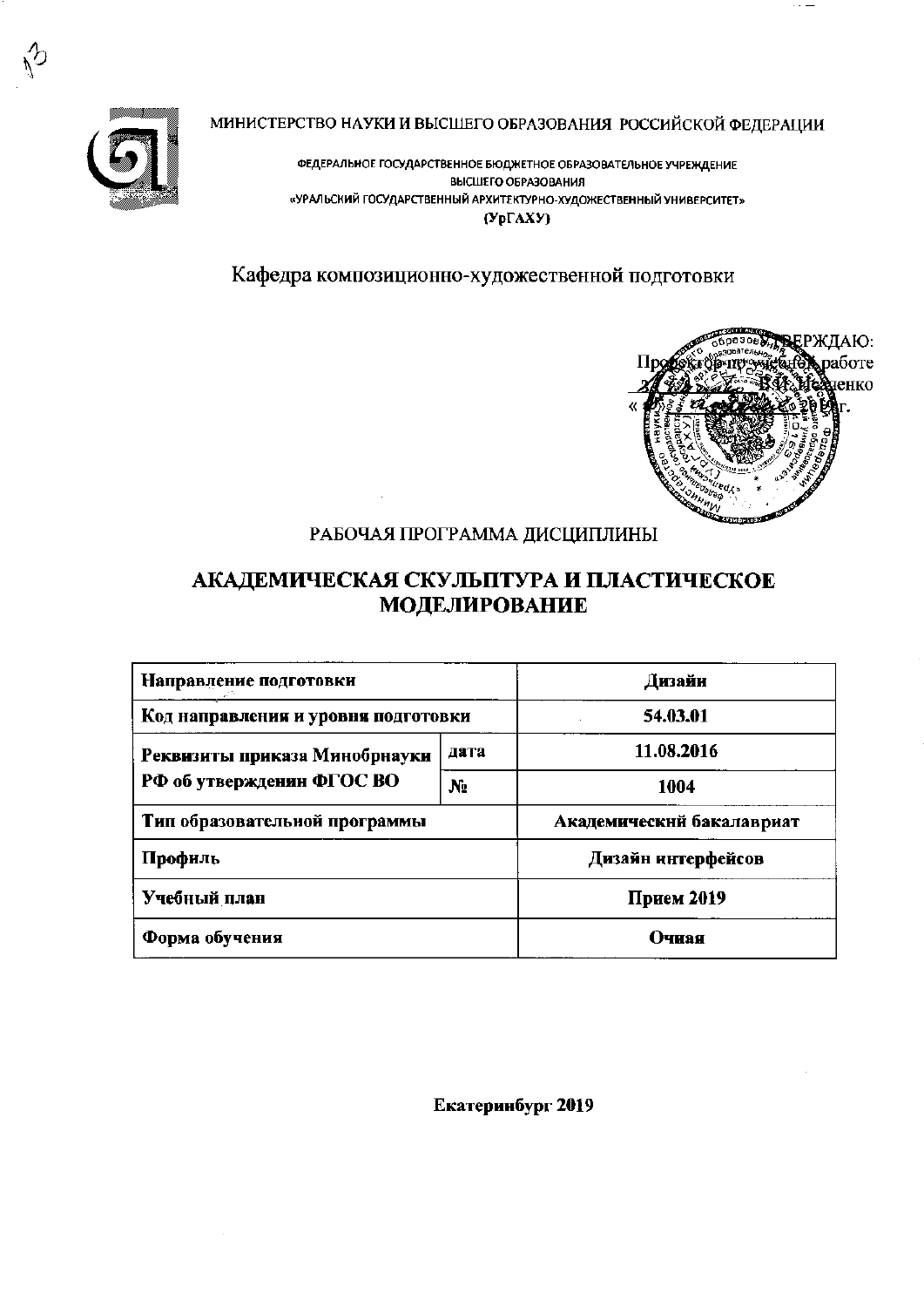#### ОБЩАЯ ХАРАКТЕРИСТИКА ДИСЦИПЛИНЫ  $\mathbf{1}$

# АКАДЕМИЧЕСКАЯ СКУЛЬПТУРА И ПЛАСТИЧЕСКОЕ МОДЕЛИРОВАНИЕ

#### $1.1$ Место дисциплины в структуре образовательной программы, связи с другими дисциплинами:

Дисциплина АКАДЕМИЧЕСКАЯ СКУЛЬГІТУРА И ПЛАСТИЧЕСКОЕ МОДЕЛИРОВА-НИЕ входит в базовую часть образовательной программы. Данной дисциплине должна предшествовать подготовка по дисциплине «Академический рисунок». Знания, умения и навыки, полученные в процессе изучения дисциплины «Академическая скульптура и пластнческое моделированне», используются при изучении дисцинлииы «Дизайи-проектирование интерфейсов».

#### $1.2$ Аннотация содержания дисциплины:

Дисциплина формирует навыки объемно-пространственного и комнозиционного мышления посредством скульптурного изучения модели и композиционно-пластического моделирования. Курс иачинается со зпакомства со скульптурной мастерской, оборудованием, ииструментами, материалами, правилами техники безопасности.

Дисцинлипа состоит из шести тем:

Тема 1. Композиционная трансформация простого геометрического тела

Тема 2. Лепка черепа.

Тема 3. Комнозиционное задание «Клеймо мастера». Рельеф.

Тема 4. Лепка отдельных частей лица (глаз, пос и рот, ухо)

Тема 5. Лепка рельефа. Трансформация объёмпой формы в рельеф.

Тема 6. Комнозиционное задание «Стнлизованиый портрет однокурсника»

Программа выстроена с последовательным усложнением заданий от изучения строения простых природных форм и освоения технологий и материалов академической скульптуры через изучение способов пластического изображения сложпой формы к изучению и лепке фигуры человека.

#### $1.3$ Краткий план построения процесса изучения дисциплины:

Процесс изучения дисциплины включает практические занятия и самостоятельную работу обучающихся. Основная форма интерактивного обучения: технология самооценки. В ходе изучеиия дисциплины студенты выполняют практические упражнения по темам дисциплины.

Форма заключительного контроля при промежуточной аттестации - зачет с оценкой. Для проведения промежуточной аттестации по днециплине создан фонд оценочных средств.

Оценка по дисциплине носнт интегрированиый характер, учитывающий результаты оценивания участня студентов в аудиторных занятиях, качества и своевременности выполнения практические упражнений по темам дисцинлипы.

#### Планируемые результаты обучения по дисциплине  $1.4$

Изучение дисциплины является этаном формирования у студента следующих компетенций:

ОПК-3: способность обладать начальными профессиональными навыками скульптора, приемами работы в макетировании и моделировании

ПК-3: способностью учитывать при разработке художественного замысла особенности материалов с учетом их формообразующих свойств

ПК-7: способностью выполнять эталонные образцы объекта дизайна или его отдельные элементы в макете, материале

Планируемый результат изучения днециплины в составе названных компетенций: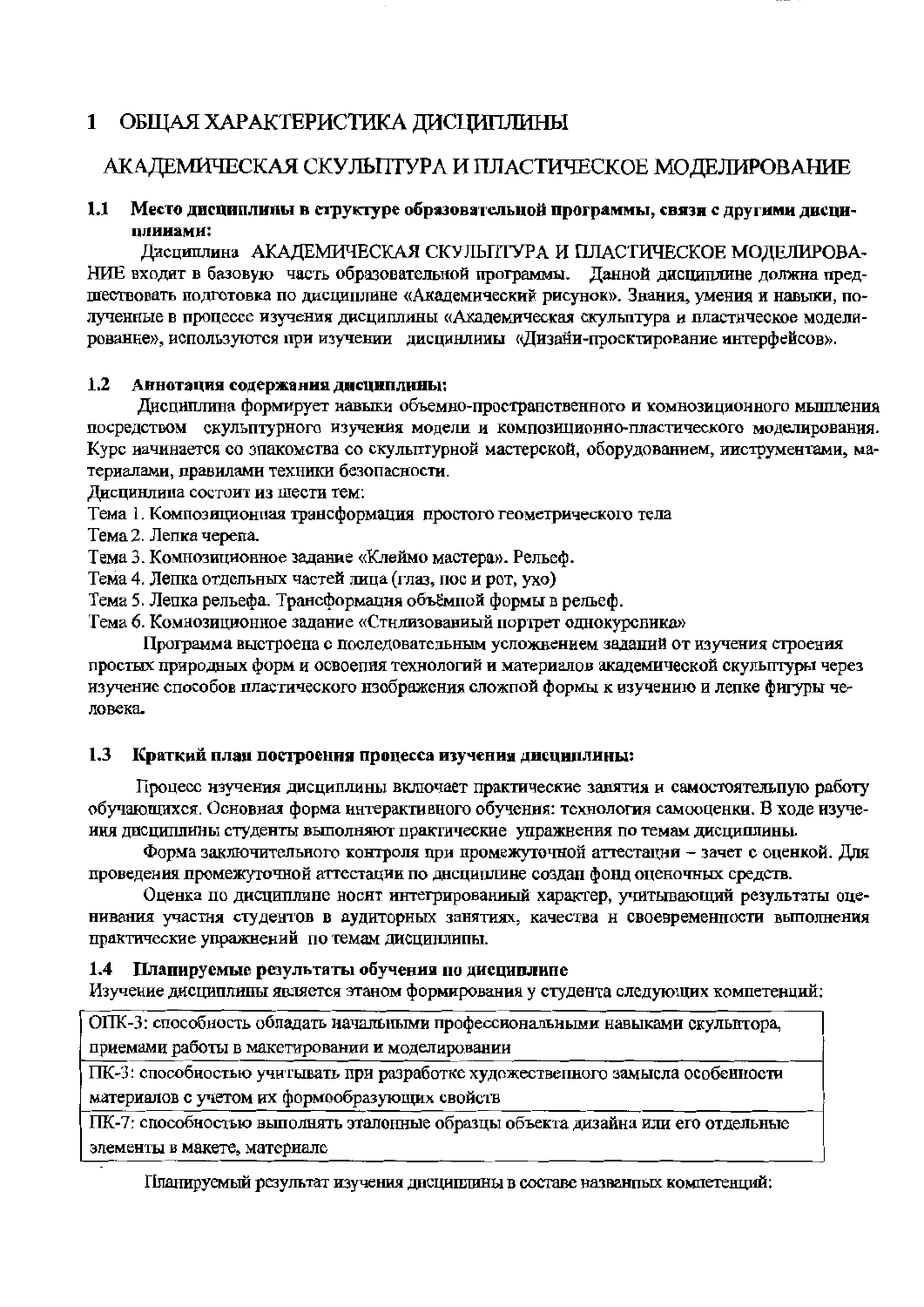Способность при изучении последующих дисциплии и осуществлении профессиональной деятельности применять методы и средства скульптуры и пластического моделирования, используя нолученные знания, умения и навыки.

В результате изучения дисциплины обучающийся должен:

Знать и понимать: основные закономерности построения объемно-пространственной формы; методы наглядного изображения и моделирования формы средствами скульптуры.

Уметь:

а) применять знание и понимание при изображении объектов предметного мира, пространства и человеческой фигуры, при работе в различных пластических материалах с учетом их снецифики;

б) выносить суждения и давать оценки в отношении моделировання формы средствами скульптуры; в) комментировать данные и результаты, связанные с областью изучения коллегам и пренодавателю.

Демонстрировать навыки и опыт деятельности с использованнем полученных знаний и умений при изучении последующих дисциплин и в творческой деятельности.

|                    |                           |                         |                                               | нятия       | Аудиторные за-                       |                                     | Самостоятельная работа       |                                    |                                 |                                |                           |                              |              |                             |                                             |                                       |                                     |                             |                                                  |
|--------------------|---------------------------|-------------------------|-----------------------------------------------|-------------|--------------------------------------|-------------------------------------|------------------------------|------------------------------------|---------------------------------|--------------------------------|---------------------------|------------------------------|--------------|-----------------------------|---------------------------------------------|---------------------------------------|-------------------------------------|-----------------------------|--------------------------------------------------|
|                    |                           |                         |                                               |             | Семинары                             |                                     |                              |                                    |                                 | (PTP)                          |                           |                              |              |                             |                                             |                                       |                                     | занятий                     |                                                  |
| Λř<br>По Семестрам | (3.e.)<br>Зачетных единиц | $(\text{vac})$<br>Часов | <b>BCCZO</b><br><b>SAHAMILA</b><br>Аудиторные | €<br>Лекции | $(III)$ ,<br>занятия<br>Практические | ु<br>स<br>занятий<br>ндды<br>Другие | Самостоятельная работа всего | $\mathbb{E}$<br>проект<br>Курсовой | $\mathbf{E}$<br>Курсовая работа | работа<br>Расчетно-графическая | работа (ГР)<br>рафическая | <b>E</b><br>Расчетная работа | E<br>Реферат | <b>食</b><br>Домашняя работа | клаузура)<br>(acce,<br>работа<br>Гворческая | работе<br>контрольной<br>Подготовка к | зачету<br>экзамену,<br>Подготовка к | Другие виды самостоятельных | Форма промежуточной аггестации по<br>дисциплине* |
| 5                  | 3                         | 108                     | 72                                            |             | 72                                   |                                     | 36                           |                                    |                                 |                                |                           |                              |              |                             |                                             |                                       |                                     | 36                          | 30                                               |
| Ит<br>ого∵         | 3                         | 108                     | 72                                            |             | 72                                   |                                     | 36                           |                                    |                                 |                                |                           |                              |              |                             |                                             |                                       | 0                                   | 36                          |                                                  |

#### $1.5$ Объем дисциплины

\*Зачет с оценкой - ЗО, Зачет -Зач, Экзамен - Экз, Курсовые проекты - КП, Курсовые работы - КР

#### СОДЕРЖАНИЕ ДИСЦИПЛИНЫ  $\mathbf{2}$

| Код<br>раздела, темы | Раздел, тема, содержание дисциплины*                                                                                                                                            |
|----------------------|---------------------------------------------------------------------------------------------------------------------------------------------------------------------------------|
| Тема 1               | Композиционная трансформация простого геометрического<br>тела<br>Задачи: поиять структуру и пропорции тел, взаимосвязь нростей-<br>ших геометрических форм.<br>Материал: глина. |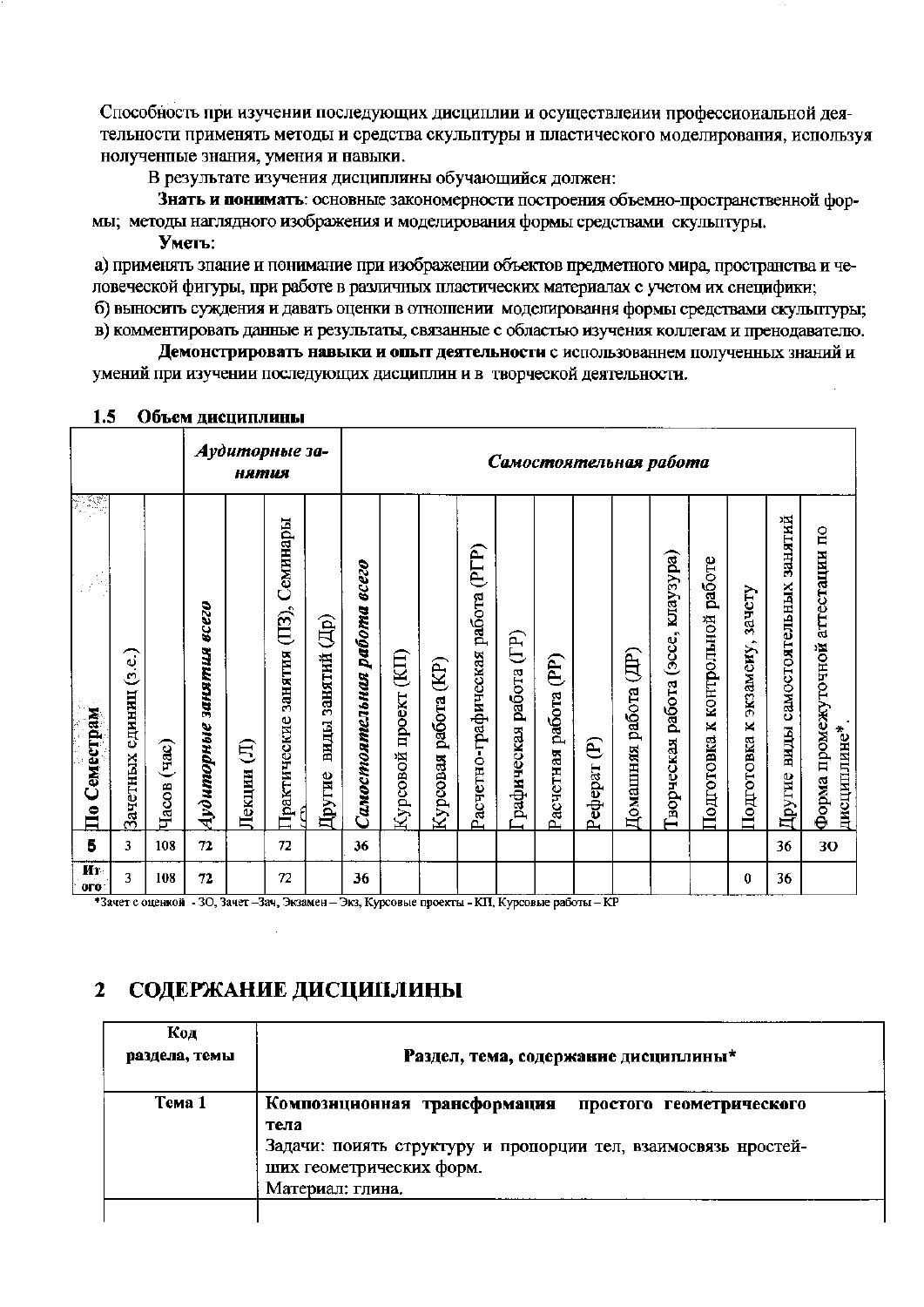| Тема 2 | Лепка черепа.                                                                              |
|--------|--------------------------------------------------------------------------------------------|
|        | Задачи: сопоставление и построение анатомических особенностей                              |
|        | объекта, схожего по виду с простейшими геометрическими фигу-                               |
|        | рами.                                                                                      |
|        | Материал: глина.                                                                           |
| Тема 3 | Композиционное заданне «Клеймо мастера». Рельеф.                                           |
|        | Работа на основе инициалов или символов.                                                   |
|        | Материал: пластилин, глина                                                                 |
| Тема 4 |                                                                                            |
|        | Лепка отдельных частей лица (глаз, иос и рот, ухо)                                         |
|        | Задача: изучить анатомические и пластические особенности частей лица.                      |
| Тема 5 | Лепка рельефа. Трансформация объёмной формы в рельеф.                                      |
|        | Знакомство с последовательностью и особенностями изготовления                              |
|        | рельефа.                                                                                   |
|        | Задачи: изучить понятие рельефа, виды рельефа (барельеф, горель-                           |
|        | еф). Освоить этапы построения рельефа: планы первый (ближний),                             |
|        | средний, дальний. Понять коренное отличие рельефа от объёмного                             |
|        | изображения.                                                                               |
|        | Материал: глина.                                                                           |
| Тема б | Композиционное задание «Стилизованный портрет однокурсника»                                |
|        | Задачи: на основании изученного материала создать пластическн вырази-                      |
|        | тельный образ человека, выявляя характерпые особениости, интересные                        |
|        | группировки и ритмические чередования объемов.                                             |
|        | Материалы макетиые.                                                                        |
|        |                                                                                            |
|        | * Дисциплина может содержать деление только на разделы, без указания тем, либо только темы |
|        |                                                                                            |

 $\cdot$   $-$ 

# 3. РАСПРЕДЕЛЕНИЕ УЧЕБНОГО ВРЕМЕНИ

## 3.1 Распределение аудиторных занятий и самостоятельной работы по разделам дисциплины

|         |                      |                                                                              |       |        | Аудиторные занятия<br>(час.)   | Самост.          | Оценочные сред-<br>ства |  |
|---------|----------------------|------------------------------------------------------------------------------|-------|--------|--------------------------------|------------------|-------------------------|--|
| Семестр | Неделя се-<br>местра | Раздел дисциплины,<br>тема                                                   | ВСЕГО | Лекции | Практ.<br>занятия.<br>семинары | работа<br>(час.) |                         |  |
| 5       | $\mathbf{1}$         | Tема 1<br>Композиционная транс-<br>формация простого<br>геометрического тела | 6     |        | 4                              | $\overline{2}$   | $Y$ пр. № 1             |  |
| 5       | $2 - 5$              | Тема 2<br>Лепка черепа                                                       | 24    |        | 16                             | 8                | $Y$ пр. № 2             |  |
| 5       | $6-9$                | Тема 3.<br>Композиционное зада-<br>ние «Клеймо мастера».<br>Рельеф.          | 24    |        | 16                             | 8                | $Y$ пр. № 3             |  |
| 5       | $10 - 11$            | Тема 4.<br>Лепка отдельных частей <br>лица                                   | 12    |        | 8                              | 4                | Упр. № 4                |  |
| 5       |                      | Тема 5.<br>12-14 Лепка рельефа. Транс-<br>формация объёмной                  | 18    |        | 12                             | 6                | $YHP$ . № 5             |  |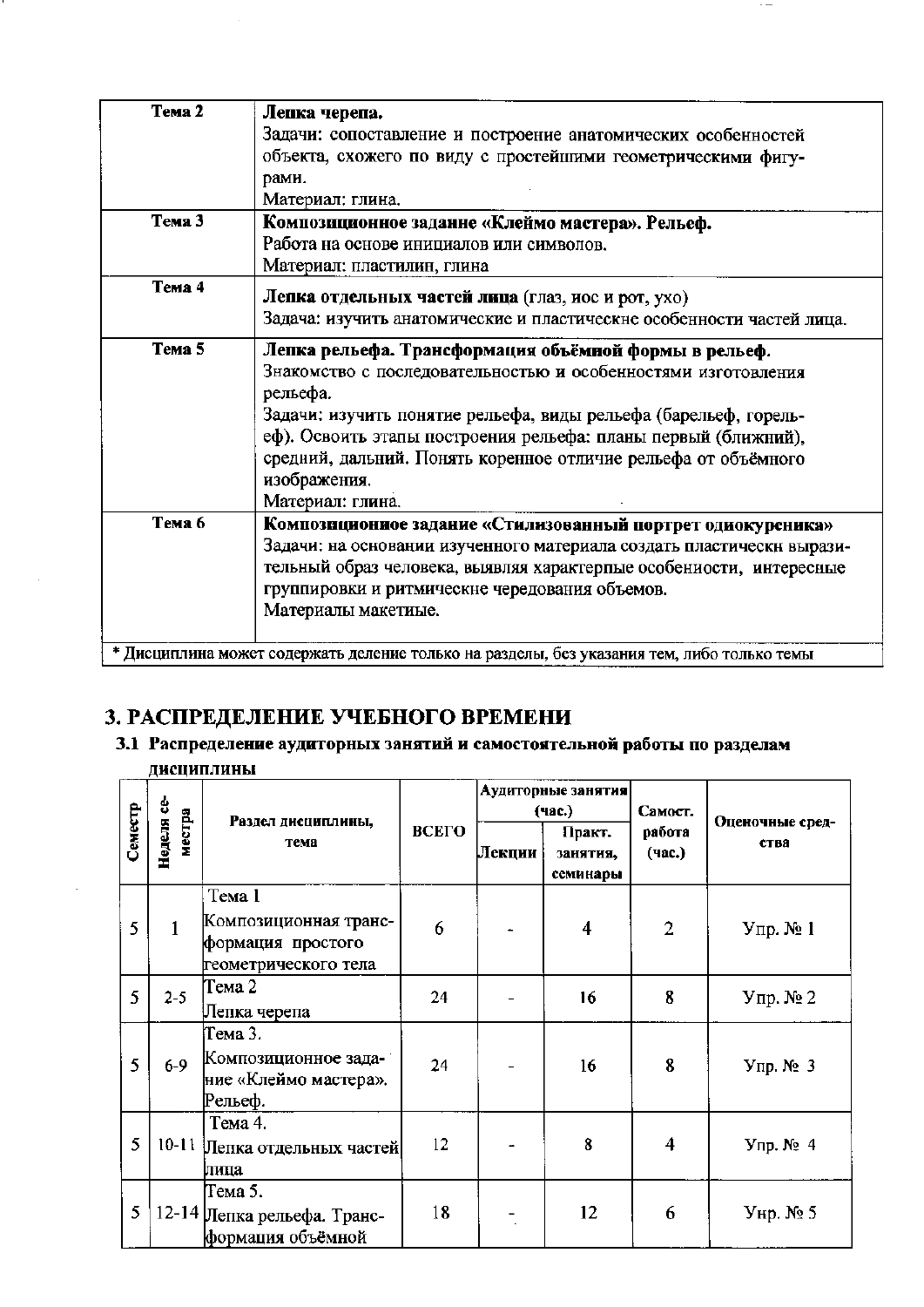|                   | 8          | Раздел дисциплины,<br>тема                                                     |              |        | Аудиторные занятия<br>(час.)   | Самост.          | Оценочные сред- |
|-------------------|------------|--------------------------------------------------------------------------------|--------------|--------|--------------------------------|------------------|-----------------|
| Семестр<br>Неделя | местра     |                                                                                | <b>ВСЕГО</b> | Лекции | Практ.<br>занятия,<br>семинары | работа<br>(час.) | ства            |
|                   |            | формы в рельеф.                                                                |              |        |                                |                  |                 |
|                   | $5 15-18 $ | Тема 6.<br>Композиционное зада-<br>ние «Стилизованный<br>портрет однокурсника» | 24           |        | 16                             | 8                | Упр. № 6        |
|                   |            | Итого за 5 семестр:                                                            | 108          |        | 72                             | 36               | Зачёт с оценкой |

#### 3.2 Другие виды занятий

Участие в конкурсах «АртПространствоАмур», «Арт-Визуалис», «Города. Ракурсы и параллели»

#### 3.3 Мероприятия самостоятельной работы и текущего контроля

#### 3.3.1 Примерный перечень тем курсовых проектов (курсовых работ)

Не предусмотрено

### 3.3.2 Примерный перечень тем расчетно-графических работ

Не предусмотрено

### 3.3.3 Примерный перечень тем графических работ

Не предусмотрено

# 3.3.4 Примерный перечень тем расчетных работ (программных продуктов)

Не предусмотрено

### 3.3.5 Примериый перечень тем рефератов (эссе, творческих работ)

Не предусмотрено

# 3.3.6 Примерный перечень тем практических внеаудиторных (домашних) работ

Не предусмотрено

### 3.3.7 Примерная тематика контрольных работ

Не предусмотрено

#### 3.3.8 Примерная тематика клаузур

Не предусмотрено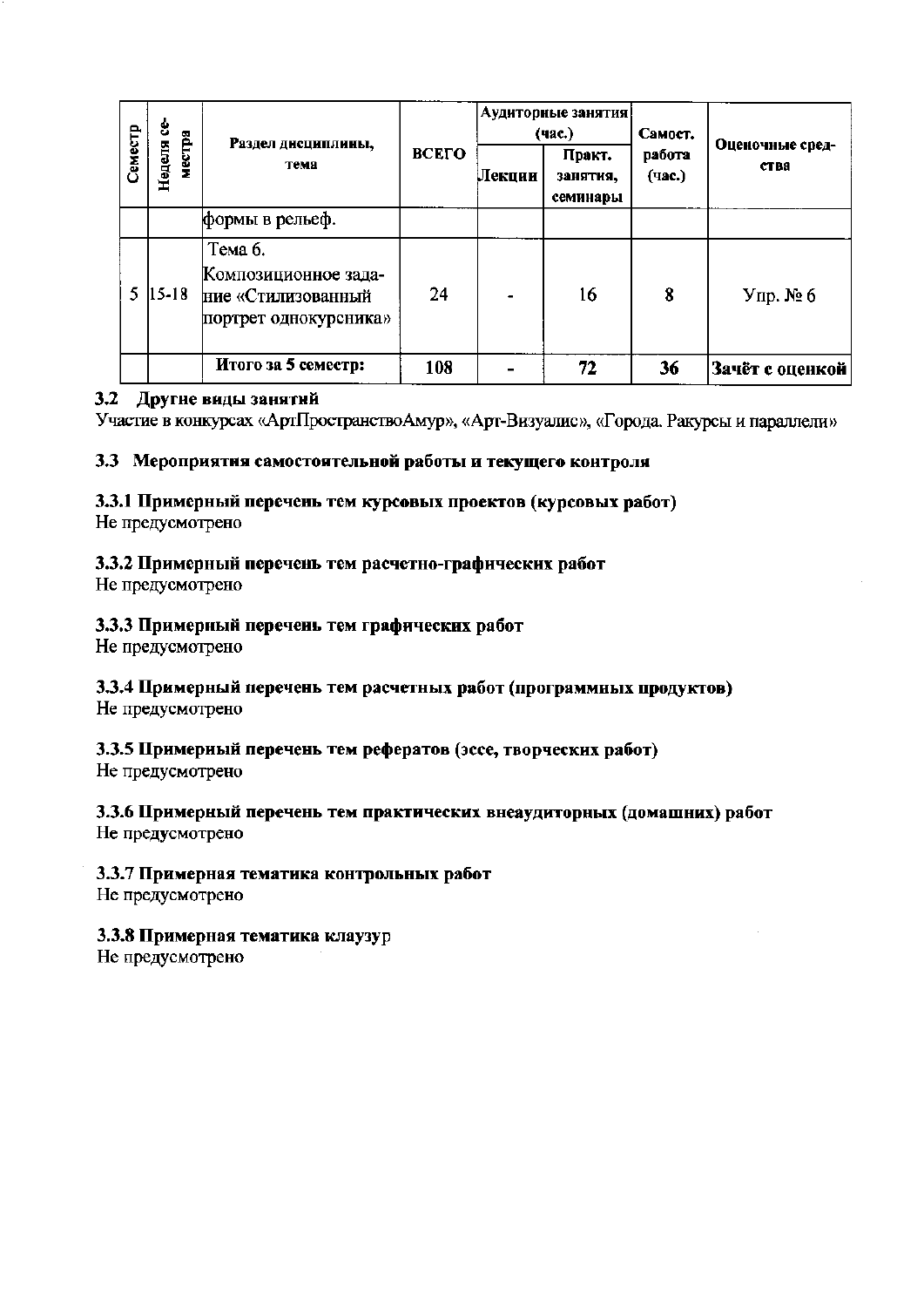## 4. ПРИМЕНЯЕМЫЕ ТЕХНОЛОГИИ ОБУЧЕНИЯ

|                                                   |                              | Активные методы обучения |                             |           |                  |                                 |                             |                         |                       |                          |                                              |                                   |                                                 | Дистанционные технологии и элек-             |                         |
|---------------------------------------------------|------------------------------|--------------------------|-----------------------------|-----------|------------------|---------------------------------|-----------------------------|-------------------------|-----------------------|--------------------------|----------------------------------------------|-----------------------------------|-------------------------------------------------|----------------------------------------------|-------------------------|
|                                                   |                              |                          |                             |           |                  |                                 |                             |                         |                       |                          |                                              |                                   | тронное обучение                                |                                              |                         |
| Код<br>разде-<br>ла, те-<br>мы<br>ДИСЦИ-<br>плины | тестирование<br>Компьютерное | Кейс-метод               | ролевая игра<br>Деловая нли | Портфолно | Работа в команде | развивающей кооперации<br>Метод | Балльно-рейтинговая система | Технология взаимооценки | Другие методы (какие) | учебные курсы<br>Сетевые | тренаже-<br>практикумы и<br>짐<br>Виртуальные | видеоконференции<br>z<br>Вебинары | ģ<br>×<br>Асинхронные web-коиференции<br>минары | Совместная работа и разработка кон-<br>тента | Другие (указать, какие) |
| РАЗДЕЛ 1                                          |                              |                          |                             |           |                  |                                 |                             | $\ast$                  |                       |                          |                                              |                                   |                                                 |                                              |                         |
| РАЗДЕЛ 2                                          |                              |                          |                             |           |                  |                                 |                             | ۰                       |                       |                          |                                              |                                   |                                                 |                                              |                         |
| РАЗДЕЛ З                                          |                              |                          |                             |           |                  |                                 |                             | *                       |                       |                          |                                              |                                   |                                                 |                                              |                         |
| РАЗДЕЛ 4                                          |                              |                          |                             |           |                  |                                 |                             | *                       |                       |                          |                                              |                                   |                                                 |                                              |                         |

# 5. УЧЕБНО-МЕТОДИЧЕСКОЕ И ИНФОРМАЦИОННОЕ ОБЕСПЕЧЕНИЕ ДИСЦИПЛИНЫ

#### 5.1. Рекомендуемая литература

### 5.1.1. Основная литература

- 1. Жилкин Г. Д. Рельеф: Композиционные принципы/ Г. Д. Жилкин. М. : МГХПУ им. С.Г. Строганова, 2008.- 120 с. Гриф УМО.
- 2. Ильина, Т. В. История искусства западной Европы. От Античности до наших дней: учебник / Т. В. Ильина, М. С. Фомина. - 7-е изд., перераб. и доп. - М. : Юрайт, 2018. - 330 с. Режим доступа: www.biblio-online.ru/book/46694ABC-134E-493E-A829-EB9427EF1612
- 3. История искусства зарубежных стран: учебник для вузов / под ред. М. В. Доброклонского, А. П. Чубовой. - 5-е изд. перераб. - М.: Сварог и К. 2008. - 376 с. - Грнф УМО

### 5.1.2. Дополнительная литература

- 1. Амвросьев, А.П. Пластическая анатомия: учебное пособие / А.П. Амвросьев, С.П. Амвросье ва, Е.А. Гусева; под ред. А.П. Амвросьева. - Минск: Вышэйшая школа, 2015. - 168 с. Режим доступа: http://biblioclub.ru/index.php?page=book&id=448129
- 2. Кузьмин, В. А. Барельеф: учеб.-метод. пособие / В. А. Кузьмин. Чебоксары: Чуваш. гос. пед. ун-т, 2011. - 30 с. : ил.
- 3. Лаиг, Й. Скульптура. От бесформенного куска глины до готовой скульнтуры : для начинающих и студентов худож. вузов: с инструкциями по поэтап. освоению материала: перевод / Й. Ланг. - Москва: Внешсигма: АСТ, 2000. - 79 с.: в осн. ил.
- 4. Логвиненко Г. М. Декоративная композиция. М.: ВЛАДОС, 2010. 144 с.
- 5. Мельник, А.А. Основные закономерности построепия рельефа: учебное пособие для средних проф.-техн. училнш/ А.А.Мельник - М.: Высшая школа, 1985. - 112 с., илл.
- 6. Механик, Н. С. Основы пластической анатомии: учеб. пособие для высш. худож. учеб. заведений / Н. С. Механик. - Репрннт. изд.. - Санкт-Петербург : б. н., 2006. - 352 с. : ил.
- 7. Одноралов, И.В. Скульптура и скульнтурные материалы: учебное нособне для худ. вузов н училищ/ И.В.Одноралов.- 2-е изд. - М.: Изобраз. искусство, 1982. - 221 с.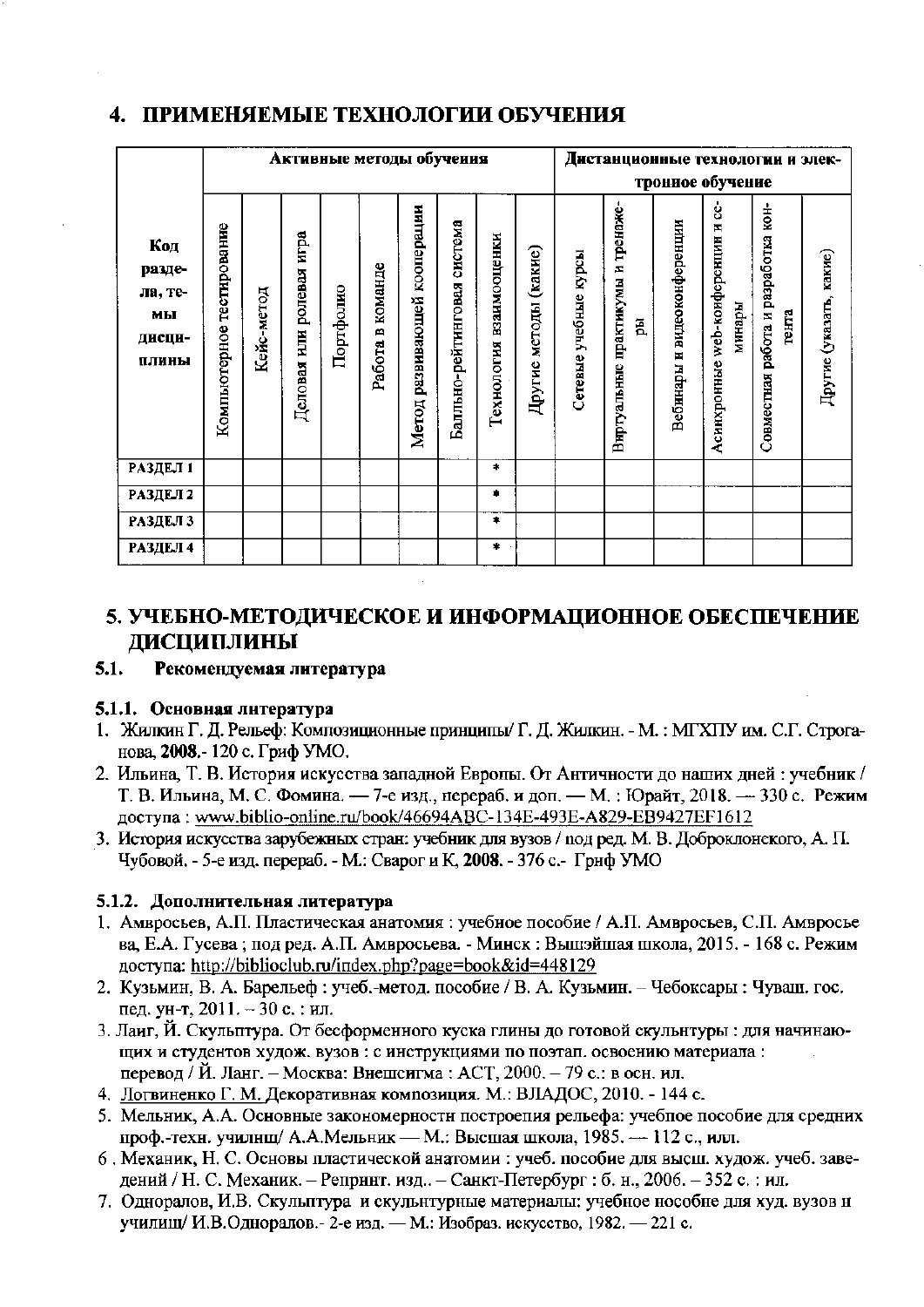### 5.2 Учебно-методическое обеспечение для самостоятельной работы Не используется

- 5.3 Перечень информационных технологий, используемых при осуществлении образовательного процесса по дисциплине, включая перечень программного обеспечения и информационных справочных систем\*
- 5.3.1 Перечень программного обеспечения

Не используется

## 5.3.2 Базы данных и информационные справочные системы

Не используются

### 5.4 Электронные образовательные ресурсы

www.biblio-online.ru biblioclub.ru

## 6. МЕТОДИЧЕСКИЕ УКАЗАНИЯ ДЛЯ ОБУЧАЮЩИХСЯ ПО ОСВОЕНИЮ ДИСЦИПЛИНЫ

### Студент обязан:

1) знать:

- график учебного процесса по дисциплине (календарный план аудиториых занятий и планграфик самостоятельной работы);
- порядок формирования итоговой оценки по дисциплине; (преподаватель на первом занятии по дисциплине знакомит студентов с перечисленными организационно-методическими материалами);
- 2) посещать все виды аудиторных занятий (преподаватель контролирует посещение всех видов занятий), вести самостоятельную работу по дисциплине, используя литературу, рекомендованную в рабочей программе дисциплины и преподавателем (преподаватель передает список рекомендуемой литературы студентам);
- 3) готовиться и активно участвовать в аудиторных занятиях, используя рекомендованиую литературу и методические материалы;
- 4) своевременно и качественио выполнять все виды аудиторных и самостоятельных работ, предусмотренных графиком учебного процесса по дисциплине (пренодаватель ведет непрерывный мониторииг учебной деятельности студентов);
- 5) в случае возникновения задолженностей по текущим работам своевременно до окончания семестра устранить их, выполняя недостающие или исправляя не зачтенные работы, предусмотренпые графиком учебного процесса (преподаватель на основе данных моииторинга учебной деятельности своевременно предупреждает студентов о возиикших задолженностях и необходимости их устранения).

# 7. МАТЕРИАЛЬНО-ТЕХНИЧЕСКОЕ ОБЕСПЕЧЕНИЕ ДИСЦИПЛИНЫ

В качестве материально-технического обеспечения дисциплины иснользуется снециализированная мастерская, обеснечеппая глиной, приготовленной в спец. ёмкостях, оборудованная подставками-столами для лепки, подиумами для постановок, подставками и столами для гипсовых моделей, а также предметно-реквизитный фонд, компьютер, доска. Дисциплина предусматривает работу патурщиков в объеме часов, заложепных в программе.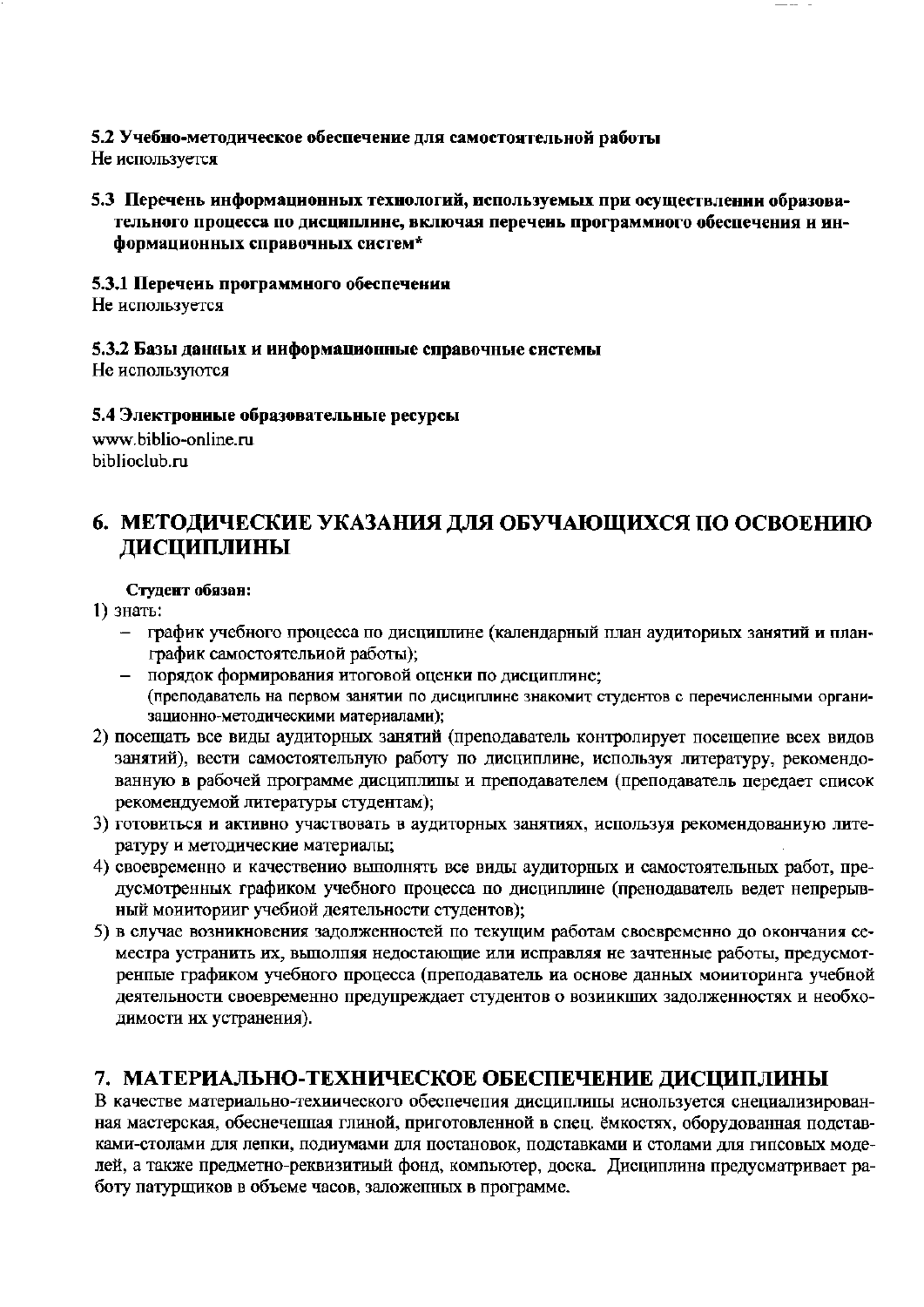# 8. ФОНД ОЦЕНОЧНЫХ СРЕДСТВ ДЛЯ ПРОВЕДЕНИЯ ПРОМЕЖУТОЧ-**НОЙ АТТЕСТАЦИИ**

Фонд оценочных средств предназначен для оценки:

- 1) соответствия фактически достигнутых каждым студентом результатов изучения дисциплины результатам, запланированным в формате дескрипторов «знать, уметь, иметь навыки» (п.1.4) и нолучения интегрированной оценки по дисциплине:
- 2) уровня формирования элементов компетенций, соответствующих этапу изучения дисциплины.

### 8.1. КРИТЕРИИ ОЦЕНИВАНИЯ РЕЗУЛЬТАТОВ КОНТРОЛЬНО-ОШЕНОЧНЫХ МЕ-РОПРИЯТИЙ ТЕКУЩЕЙ И ПРОМЕЖУТОЧНОЙ АТТЕСТАЦИИ ПО ДИСЦИПЛИНЕ

8.1.1. Уровень формирования элементов компетенций, соответствующих этапу изучения дисциплины, оценнвается с иснользованием следующих критериев и шкалы оценок\*

| Критерии             | Шкала оценок                              |            |  |  |
|----------------------|-------------------------------------------|------------|--|--|
| Оценка но дисциплине | Уровень освоения элементов<br>комнетенций |            |  |  |
| Отлично              |                                           | Высокий    |  |  |
| Хорошо               | Зачтено                                   | Повышенный |  |  |
| Удовлетворительно    | Пороговый                                 |            |  |  |
| Неудовлетворительно  | Элементы не освоены                       |            |  |  |

\*) описание критериев см. Приложение 1.

8.1.2. Промежуточная аттестация по дисциплине нредставляет собой комплексную оценку, определяемую уровнем выполнения всех запланированных контрольно-оценочных мероприятий (КОМ). Иснользуемый набор КОМ имеет следующую характеристнку:

| No<br>$\Pi/\Pi$ | Форма КОМ                              | Состав КОМ                                                    |
|-----------------|----------------------------------------|---------------------------------------------------------------|
|                 | Посещение практических занятий         |                                                               |
| ີ               | Выполнение упражнений по темам занятий | Упр. № 1-6                                                    |
|                 | Зачёт с оценкой                        | Интегрнрованная оценка но ито-<br>гам выполнения всех заданий |

Характеристика состава заданий КОМ приведена в разделе 8.3.

8.1.3. Оценка знаний, умений н навыков, продемонстрированных студентами при выполнении отдельных контрольно-оценочных мероприятий и оценочных заданий, входящих в их состав, осуществляется с применением следующей шкалы оценок и критериев:

| Уровни оценки дос-<br>тижений студента<br>(оценки) | Критерии<br>для определения уровня достижений<br>Выполненное оценочное задание:               | Шкала оценок          |
|----------------------------------------------------|-----------------------------------------------------------------------------------------------|-----------------------|
| Высокий (В)                                        | соответствует требованиям*, замечаний нет                                                     | Отлично (5)           |
| Средний (С)                                        | соответствует требованиям*, имеются замечания,<br>которые не требуют обязательного устранения | Хорошо $(4)$          |
| Пороговый (П)                                      | не в полной мере соответствует требованиям*,<br>есть замечания                                | Удовлетворительно (3) |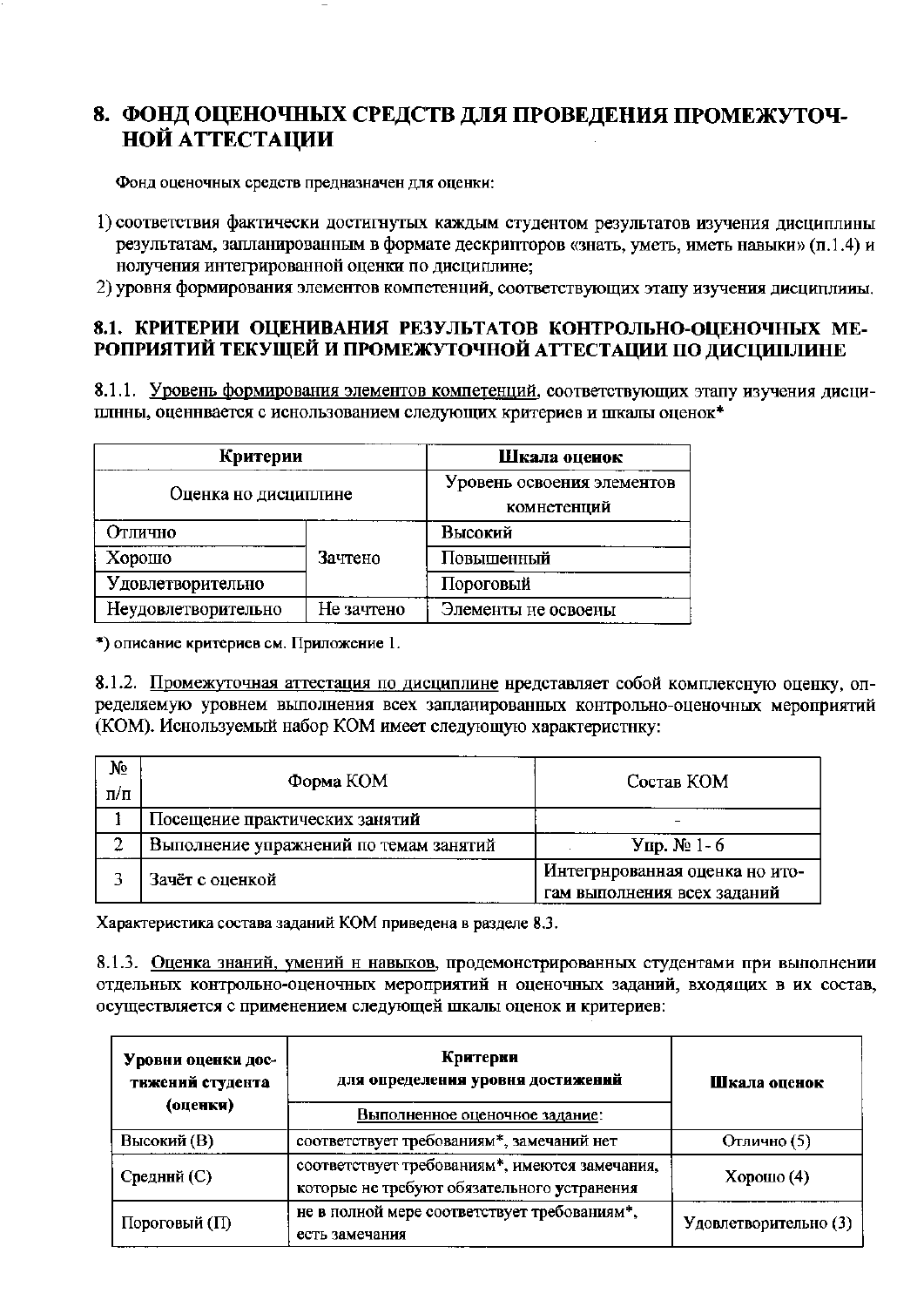| Уровни оценки дос-<br>тижений студента | Критерии<br>для определения уровня достижений                                        | Шкала оценок                |  |  |
|----------------------------------------|--------------------------------------------------------------------------------------|-----------------------------|--|--|
| (оценки)                               | Выполненное оценочное задание:                                                       |                             |  |  |
| Недостаточный (Н)                      | не соответствует требованиям*, имеет сущест-<br>венные ошибки, требующие исправления | Неудовлетворительно         |  |  |
| Нет результата (O)                     | не выполнено или отсутствует                                                         | Оценка не выставляет-<br>CЯ |  |  |

\*) Требования и уровень достижений студентов (соответствие требованиям) по каждому контрольнооценочному мероприятию определяется с учетом критериев, приведенных в Приложении 1.

#### 8.2. КРИТЕРИИ ОЦЕНИВАНИЯ РЕЗУЛЬТАТОВ ПРОМЕЖУТОЧНОЙ АТТЕСТАЦИИ ПРИ ИСПОЛЬЗОВАНИИ НЕЗАВИСИМОГО ТЕСТОВОГО КОНТРОЛЯ

При проведении независимого тестового контроля как формы промежуточной аттестации применяется методика оценнвания результатов, нредлагаемая разработчиками тестов.

#### ОЦЕНОЧНЫЕ СРЕДСТВА ДЛЯ ПРОВЕДЕНИЯ ТЕКУШЕЙ И ПРОМЕЖУТОЧ-8.3. **НОЙ АТТЕСТАЦИИ**

### 8.3.1. Перечень оценочных заданий - упражнений, выполняемых в ходе практических за-**ИЯТИЙ:**

Тема 1. Вылепить простое геометрическое тело (куб, шар). Сделать эскиз композиции и трансформировать тело, согласно законам пластики и равновесия

Тема 2. Выленить этюд черепа на основе объёмной модели.

Тема 3. На основе графических эскизов выполнить рельефную комнозицию.

Тема 4. Вылепить отдельные части лица (глаз, нос и рот, ухо) на основе объёмной модели.

Тема 5. Ознакомнться с последовательностью н особенностями изготовления рельефа.

Тема 6. . На основе графических эскизов выполнить макет композиции «Стилизованный портрет однокурсника».

Итоговое обсуждение всех работ - в виде дискуссии. Дискуссия предоставляет возможность выносить суждения на основе взаимооценки работ других авторов, комментировать данные и результаты, связанные с областью изучения коллегам и нренодавателю.

|            | Рабочая программа дисциплины составлена авторами:                 |                                  |              |                            |         |  |  |  |  |  |
|------------|-------------------------------------------------------------------|----------------------------------|--------------|----------------------------|---------|--|--|--|--|--|
| No.<br>п/п | Кафедра                                                           | Ученая степень,<br>ученое звание | Должность    | ФИО                        | Подпись |  |  |  |  |  |
|            | Кафедра компози-<br>ционно-<br>художественной<br>подготовки       | доцент                           | донент       | С.В.Грекова-<br>Прохоренко |         |  |  |  |  |  |
|            | Рабочая программа дисциплины согласована:                         |                                  |              |                            |         |  |  |  |  |  |
|            | Заведующий кафедрой композиционно- художествен-<br>ной подготовки |                                  |              | С.Ф.Бойцов                 |         |  |  |  |  |  |
|            | Директор библиотеки УрГАХУ                                        |                                  | Н.В. Нохрина |                            |         |  |  |  |  |  |
|            | Декан факультета дизайна                                          |                                  | И.С.Зубова   |                            |         |  |  |  |  |  |